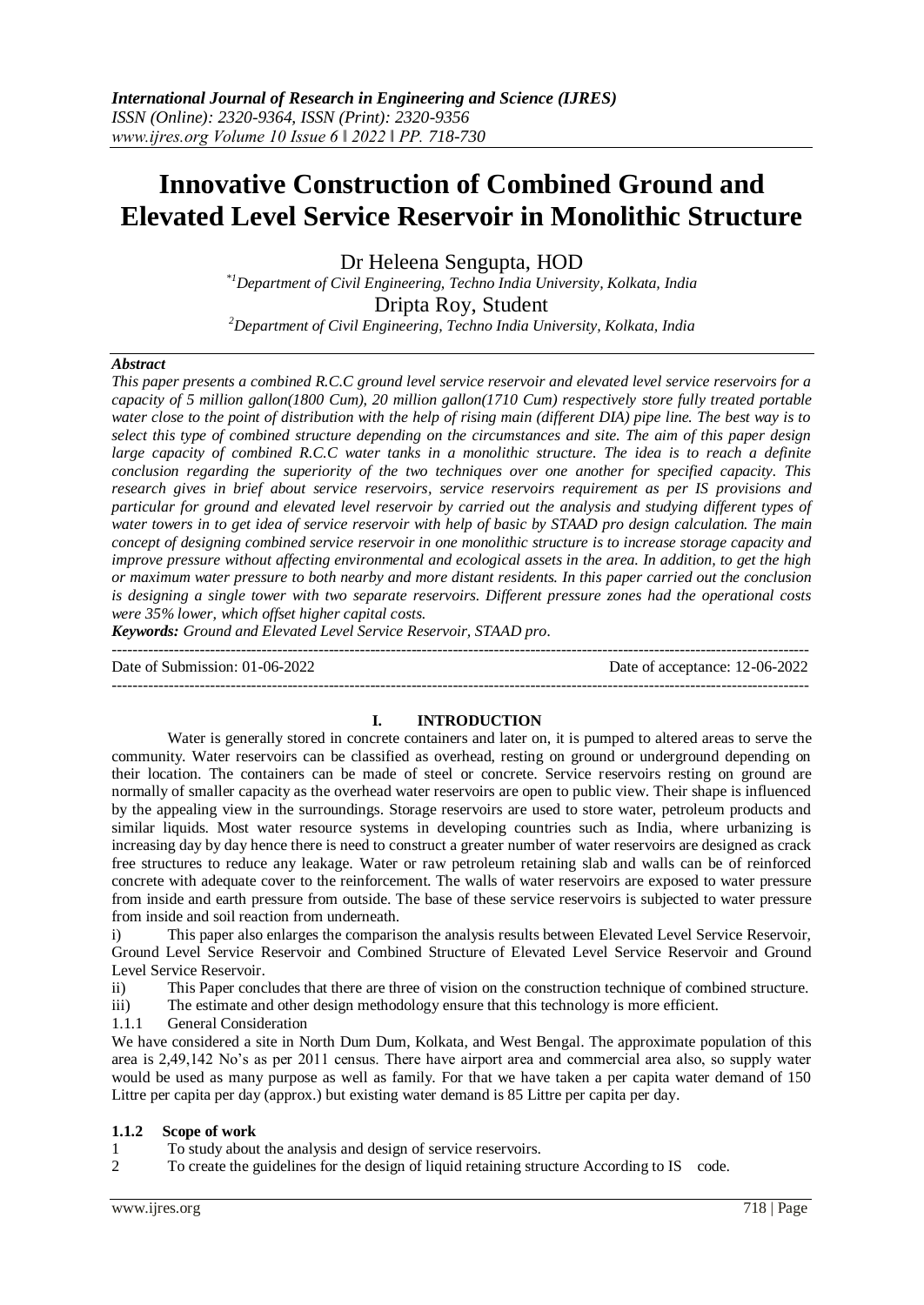3 To identify about design philosophy for safe design of service reservoirs. Staad pro analysis for ground and elevated service reservoirs.

4 To create maximum Water, minimum impact. With two reservoirs stacked atop one another.

5 This paper also enlarges the comparison the analysis results between Elevated Level Service Reservoir, Ground Level Service Reservoir and Combined Structure of Elevated Level Service Reservoir and Ground Level Service Reservoir.

# **1.2 Objective**

This Project report developes the aspect and design consideration based on IS code to produce a large number of quantity water or any kind of liquid through monolithic structure construction and study on its different parameters through its analysis which is based on STAAD PRO software.

# **1.2.1 Methodology**

The elevated water tank is carried by 36 columns and founded on a square mat foundation having

a side length of 35.5 m. Because of symmetric conditions, only one quarter of the mat and the underlying soil layers is considered. Three-dimensional finite element mesh containing 1135 solid elements was used to model the raft and the supporting soils. The mat is represented by 121 elements 1.25-m thick.

1. The Structure is consolidated and designed by the staad pro software.

This is almost considered as combined structure and also designed as single structure in the form of Elevated Level Service Reservoir and Ground Level Service Reservoir. Elevated Level Service reservoir is mainly main structure with one at stack with Ground Level Service Reservoir.

- 2. Step for construction of Elevated Level Service Reservoir.
- a. Survey of suitable site
- b. Selection of the site which permit more stabilized condition for Elevated Storage tank.
- c. Estimate the proper population to serve .
- d. Selection for zoning of water vated area (Pressure zone)
- e. Estimate the cost of construction.
- f. Preparation of structural drawing of the structure.
- g. Design the whole structure with its various components.<br>1.2.2 Step for construction of Ground Level Service Reserv

## **1.2.2 Step for construction of Ground Level Service Reservoir**.

- a. Survey of Suitable site.
- b. Selection of the site which permit more stabilized condition for Ground Elevated Storage tank.
- c. Estimate the proper population to serve.
- d. Selection for zoning of water vated area (Pressure zone)
- e. Estimate the cost of construction.
- f. Preparation of structural drawing of the structure.
- g. Design the foundation of this structure.
- h. Design the whole structure with its various components.

#### **1.2.3 Step for construction of Combined (Monolithic Structure) of Ground Level Service Reservoir and Elevated Level Service Reservoir.**

a. Survey of Suitable site.

b. Selection of the site which permit more stabilized condition for combined Ground Elevated Storage tank and Elevated Storage tank in monolithic structure.

- c. Estimate the proper population to serve.
- d. Selection for zoning of water vated area (Pressure zone)
- e. Estimate the cost of construction.
- f. Preparation of structural drawing of the structure.
- g. Design the foundation of this structure.
- h. Design the whole structure with its various components.
- i. Check the feasibility of this combined structure.

3. First in this paper the size of tank is taken as 25 mg (million gallon) and this is not expected that this capacity of tank is enough for serviceability of the population then we design the whole things in manual and software both.

4. The single structure capacity have analysis of Seismic, Wind, Time History Analysis and different displacement graph and mode shape is shown by picture.

Compare the analyzed result for Elevated Level Service Reservoir, Ground Level Service Reservoir and combined structure of Elevated Level Service Reservoir and Ground Level Service Reservoir.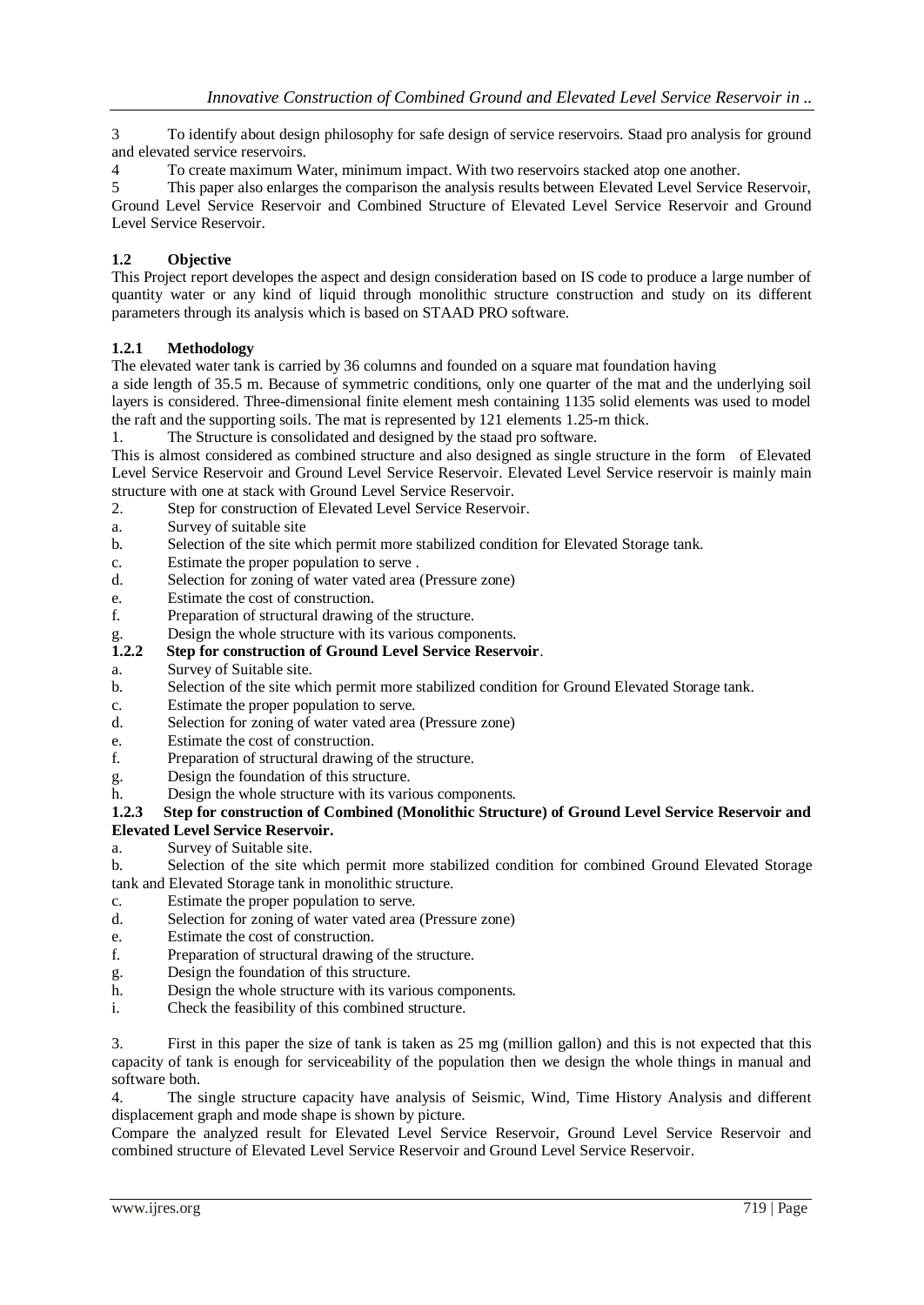# **1.2.2 Parametric Study**

Due to this unconventional method of differentiating the both Water reservoir with combined structure of two structures reflect everything, which is more economical structure than other two single structures individually.

# **1.2.3 Design Result**

**Volume Calculation** Dimensions of Tank Proper Inner Radius of Monitor = 0.45000 m Clear Height of Monitor  $= 0.60000 \text{ m}$ Free Boar  $= 0.30000 \text{ m}$ Horizontal Radius of Top Dome  $= 4.20000 \text{ m}$ Height of Top Dome  $= 1.20000 \text{ m}$ Radius of Curvature of Top Dome =  $(4.200^2+1.200^2)/(2X1.200)$  = 7.95000 m Radius of Cylindrical Shell  $= 6.60000 \text{ m}$ Height of Cylindrical Shell  $= 5.05000 \text{ m}$ Top Horizontal Radius of Conical Shell  $= 6.60000 \text{ m}$ Bottom Horizontal Radius of Conical Shell = 4.20000 m Height of Conical Shell  $= 2.40000 \text{ m}$ Horizontal Radius of Bottom Dome  $= 4.20000 \text{ m}$ Height of Bottom Dome  $= 1.20000 \text{ m}$ Radius of Curvature of Bottom Dome =  $(4.200^2+1.200^2)/(2X1.200)$  = 7.95000 m Radius of Staging= 4.20000 m

#### **Volume of Water in Cylindrical Shell**

Clear Height of Water in Cylindrical Shell  $= 4.750 \text{ m}$ Volume of Water = **650.02694 m³** CG above Tank Bottom  $= 4.775$  m

#### **Volume of Water in Conical Shell**

Clear Height of Water  $= 2.400 \text{ m}$ Clear Top Horizontal Radius  $= 6.600 \text{ m}$ Clear Bottom Horizontal Radius  $= 4.200 \text{ m}$ Volume of Water = **223.480 m³** CG above Tank Bottom  $= 1.37490 \text{ m}$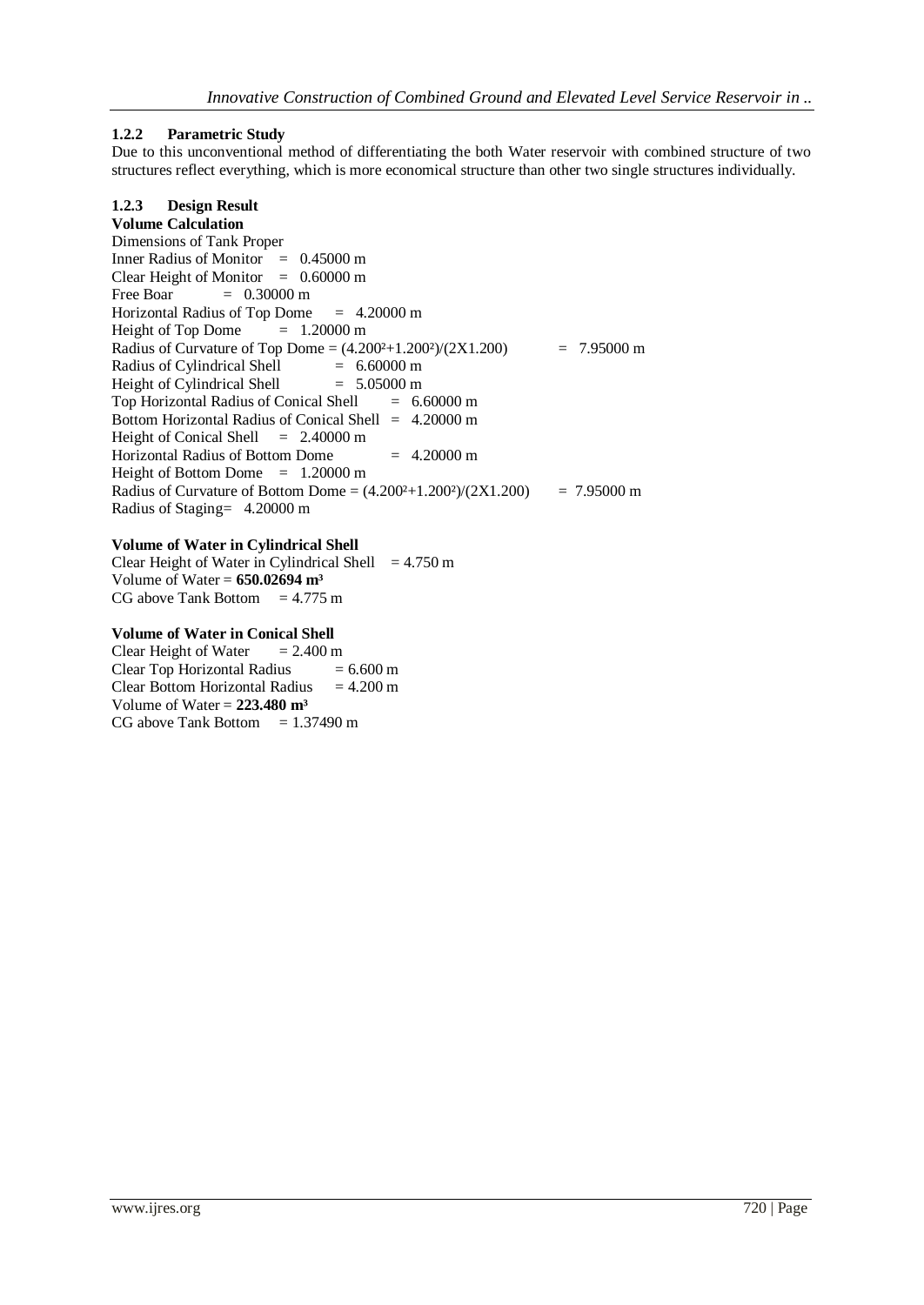**Deduction for Bottom Dome**  Clear Horizontal Radius of Bottom Dome  $= 4.200 \text{ m}$ Total Height of Bottom Dome  $= 1.200 \text{ m}$ 

Radius of Curvature of Bottom Dome  $= 7.95000 \text{ m}$ Deduction  $= 34.15540 \text{ m}^3$ CG above Tank Bottom  $= 0.40530$  m

#### **Deduction for Column**

Deduction  $= 6.43500 \text{ m}^3$ CG above Tank Bottom  $= 3.575$  m

# **Combined CG from Tank Bottom = 4.05118 m**

**Basic Parameters** A) Grade of Concrete = M–25, Grade of Steel = Fe–500,  $\sigma_{\text{cbc}}$  = 8.5 N/mm<sup>2</sup>  $m = 10.98039$  $\sigma_{\rm st}$  = 275.00 N/mm<sup>2</sup> = 2803.262 Kg/cm<sup>2</sup> K  $= 0.25339$  $i = 0.91554$  $Q = 10.05046$  Kg/cm<sup>2</sup>

B) Grade of Concrete = M–30, Grade of Steel = Fe–500,  $\sigma_{\rm{cbc}}$  = 10.0 N/mm<sup>2</sup>

m  $= 9.333333$ 

 $\sigma_{st}$  = 2803.262 Kg/cm<sup>2</sup><br>K = 0.25339  $= 0.25339$ 

 $j = 0.91554$ 

Q =  $11.82406 \text{ Kg/cm}^2$ 

C) For Water Retaining Structure,

 $\sigma_{\rm st}$  = 1325.178 Kg/cm<sup>2</sup> [Ref. : Table 4 of IS: 3370 (Part–II)]  $K = 0.41791$  $j = 0.86070$ 

Permissible Bending Tensile Stress in Concrete =  $2.0 \text{ N/mm}^2 = 20.387 \text{ Kg/cm}^2$ 

# **Design of Monitor Roof (75 mm to 100 mm Thick)**

Loading 1) Self weight of Slab  $= 0.22295$  T/m<sup>2</sup> 2) Weight of Plaster  $= 0.04160$  T/m<sup>2</sup> Total Dead Load  $= 0.26455$  T/m<sup>2</sup> 3) Live Load  $= 0.07645$  T/m<sup>2</sup> Total Vertical Load  $= 0.34100$  T/m<sup>2</sup> [Ref. : Case–2l, 10a & 13a Table–24 of "ROARK'S Formulas for Stress & Strain" by W. C. Young]

Cantilever Moment at CL of Monitor Column  $= -0.03420$  Tm Design Moment at Centre  $= -0.01481$  Tm (Nominal) Cantilever Moment at Face of Monitor Column  $= -0.02044$  Tm d  $= 4.600$  cm Ast  $= 0.173$  cm<sup>2</sup> Provide 8 Tor  $\omega$  150 mm C/C on both ways centrally placed, Ast provided = 3.351 cm<sup>2</sup> Design of Monitor Column (4 Nos. 150mm X 150mm)

| Loading                       |                                                                        |               |
|-------------------------------|------------------------------------------------------------------------|---------------|
| 1) Self weight of Column      |                                                                        | $= 0.03440$ T |
| 2) Weight of Plaster          |                                                                        | $= 0.00749$ T |
| 3) Dead Load from Roof/Column |                                                                        | $= 0.16830$ T |
|                               | <b>Total Dead Load</b>                                                 | $= 0.21019$ T |
| 4) Live Load from Roof/Column |                                                                        | $= 0.04864$ T |
|                               | Total Vertical Load = $0.25883$ T                                      |               |
| <b>Compressive Stress</b>     | $= 1.150$ Kg/cm <sup>2</sup> << 6X100/9.81 = 61.162 Kg/cm <sup>2</sup> |               |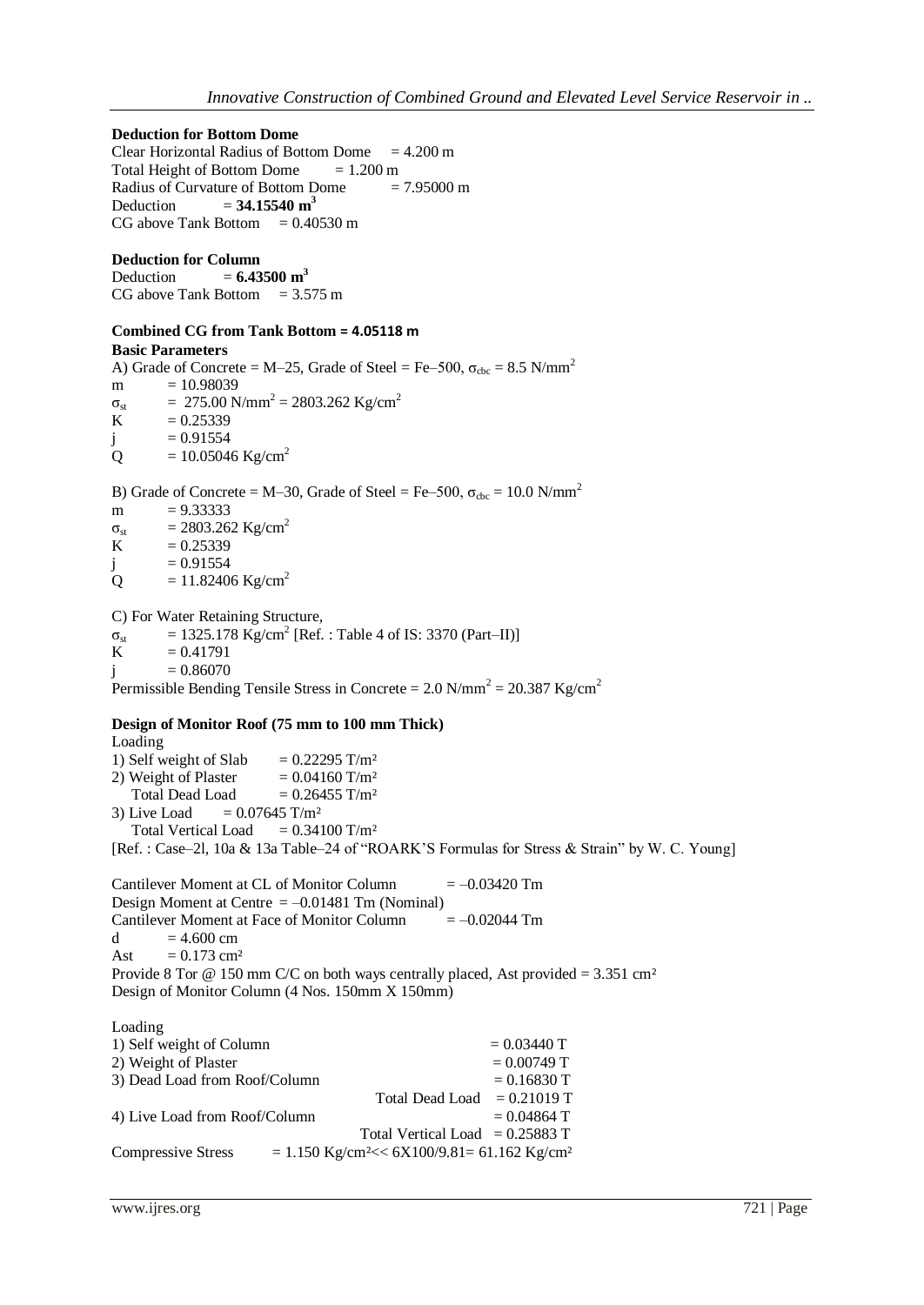# **Provide 4 Nos 12 Tor Vertical Reinforcement with 8 Tor Transverse Reinforcement @ 150 mm C/C.**

To distribute the negligible column loads on Top Dome, we shall provide 150mmX150mm Ring beam below columns with 4 Nos. 8 Tor Ring and 2 Legged 8 Tor Stirrups @ 75 mm C/C.

Design of Top Dome (100 mm Thick)

Dead Load Calculations from Monitor 1) Weight of Monitor Slab= 0.67320 T 2) Weight of Monitor Column  $= 0.16756$  T 3) Weight of Monitor Ring Beam =  $0.22244$  T Total Dead Load  $= 1.06320$  T  $CG above Tank Bottom = 9.23920 m$ 4) Live Load from Monitor Roof  $= 0.19456$  T CG above Tank Bottom  $= 9.4875$  m 5) Weight of Top Dome  $= 16.06690$  T CG Calculation for Top Dome Inner dome volume  $= 29.28878 \text{ m}^3$ Inner dome CG =  $0.46522$  m Outer dome volume  $= 28.84508 \text{ m}^3$ Outer dome  $CG = 0.57566$  m Volume =  $5.97748 \text{ m}^3$  $CG = 0.14905 m$ Opening Volume =  $0.11310 \text{ m}^3$ Opening CG  $= 1.250 \text{ m}$  $CG above Tank Bottom = 8.13788 m$ 7) Live load from Top Dome  $= 3.74492$  T  $CG above Tank Bottom = 8.02566 m$ Total Load from Monitor Ring Beam  $= 1.25776$  T This load will be transmitted to the dome as ring load,  $p = 0.38129$  T/m Total Vertical Load from Top Dome  $= 19.81182$  T Load per unit area,  $w = 0.36546$  T/m<sup>2</sup>

[Ref. : Clause 2.2.1.1 of "Storage Structures" by K. Rajagopalan]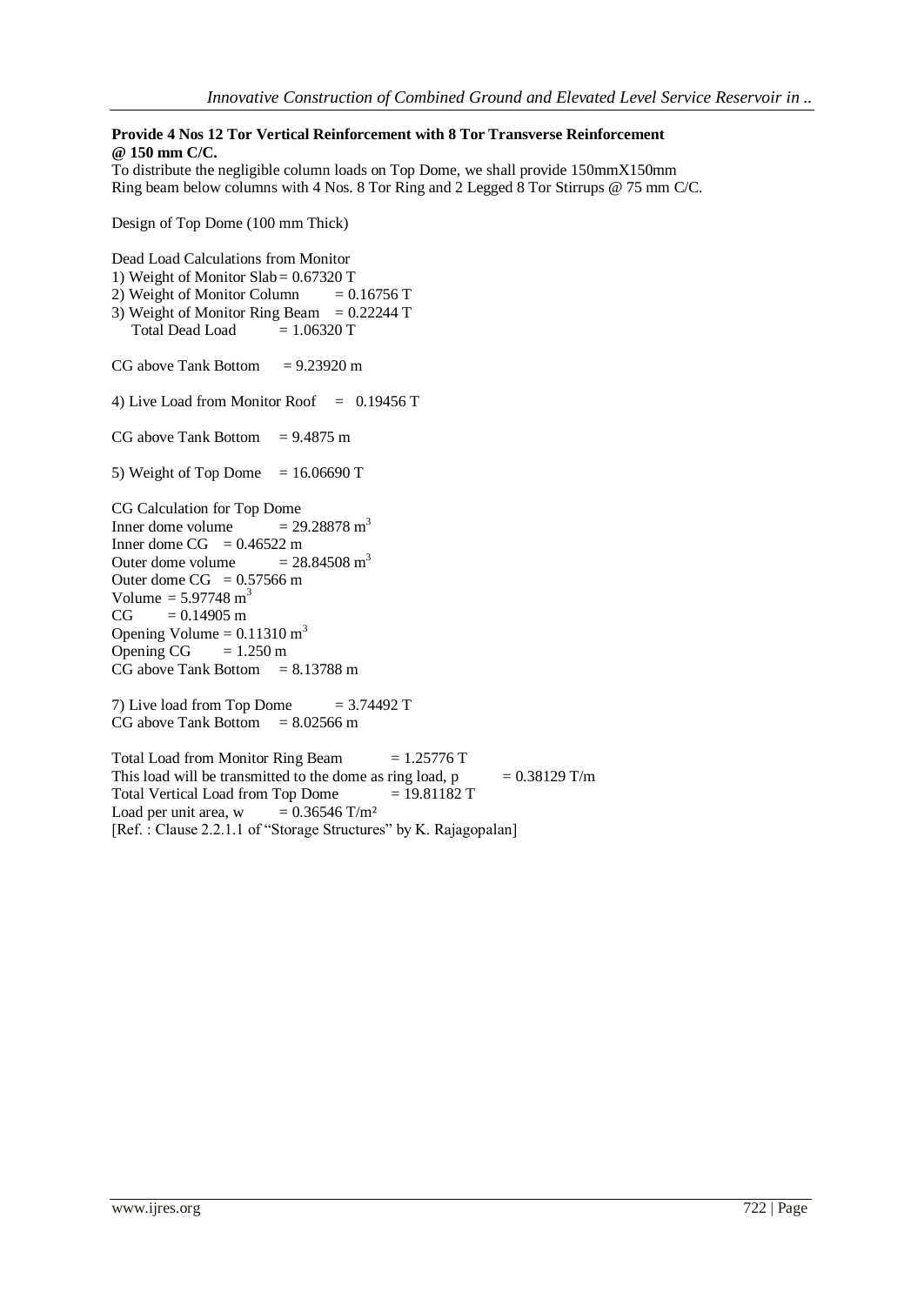

**Provide 8 Tor @ 200 mm C/C Radially at top and 8 Tor @ 200 mm C/C Circumferentially at top** Design of Top Slab (100 mm Thick)

[Ref. : Case–2h, Table–24 of "ROARK'S Formulas for Stress & Strain" by W. C. Young] **Provide 8 Tor @ 150 mm C/C Radialy at centrally placed, Ast provided = 3.351 cm² Provide 8 Tor @ 200 mm C/C Circumferentially at centrally placed, Ast provided = 2.513 cm²**

# **Load Calculations**

| $= 28.39068$ T                                      |
|-----------------------------------------------------|
| $CG$ from Tank Bottom $= 7.500$ m                   |
| Live Load on Top Slab $= 6.47946$ T                 |
| $CG$ from Tank Bottom = 7.550 m                     |
| Weight of Top Ring Beam = $4.99155$ T               |
| $CG$ above Tank Bottom = 7.5625 m                   |
| Love Load on Ring Beam $= 0.45393$ T                |
| $CG$ above Tank Bottom = 7.675 m                    |
| Weight of Top Dome Supporting Column $= 17.08434$ T |
| $CG above Tank Bottom = 3.725 m$                    |
| Design of Top Ring Beam (300 mm X 225 mm)           |
| Hoop tension = $F_t$ = 5.95036 T                    |
| Total Load on Top ring Beam $= 43.95013$ T          |
| Udl on Top ring Beam $= 1.66545$ T/m                |
|                                                     |

#### **Design of Column (300 mm X 300 mm) Provide 8 Nos 12 Tor with 2 Legged 8 Tor Stirrups @ 150 mm C/C.**

#### **1.3.1 Design Philosophy.**

Monolithic Structure of Elevated Level Service Reservoir and Ground Level Service Reservoir in combined form will serve the area with an increasing pressure zone.

Firstly there are design of different Structure of Elevated Level Service Reservoir with a 20 cum capacity and Ground Level Service Reservoir with a 5 cum capacity and we calculate the pressure zone for both water retaining structure and after the calculate of pressure zone the staging height of both Storage tank was calculated. In future would be developed the monolithic structure with different pressure zone with staging height.

However this is purely contains one or more structure in a form of monolithic structure in design purpose.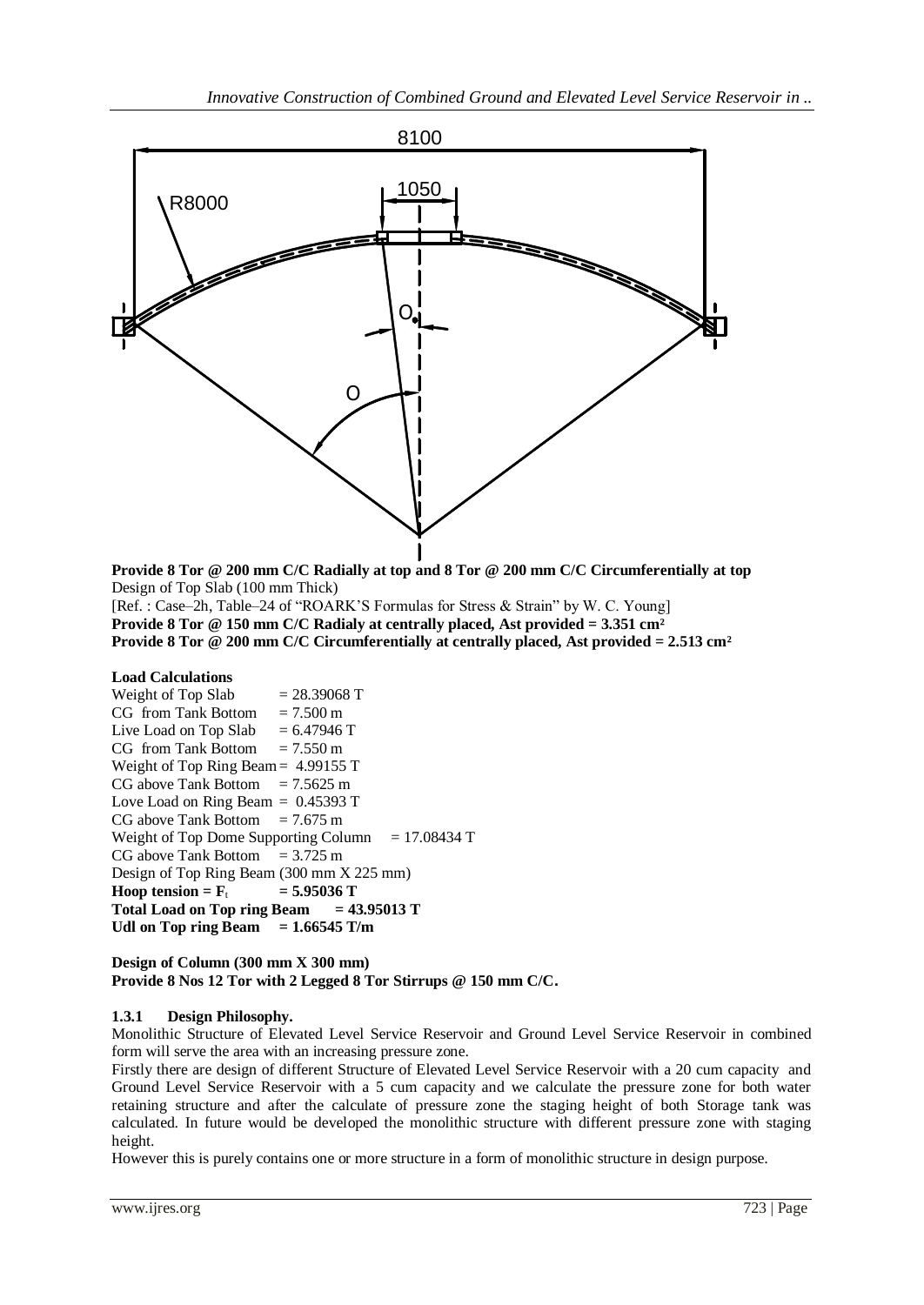# **1.3.2 Design Methodology**

All the modules of the Service Reservoirs are analyzed. Considering Dead load, Live load ,Wind load and Earthquake forces and their various combinations, In addition, the service reservoirs is analyzed for the tank full and tank empty conditions. The permissible stresses in material are increased by 35% for wind force. Whenever the effect of wind and seismic forces together are taken into account, the safe bearing capacity of soil is increased by 20%. The design is done in accordance with the procedure laid down in I.S: 3370-1967 Part I-IV (1). 4

The connections between wall-wall and wall-slab are considered as either fixed or pinned . For given cases displacements, stresses and bending moment calculations are done . In addition to that the design made as per IS (Indian standards) with the use of STAAD Pro software. By use of software, the cases are carried out and the conclusion is given.

#### **1.3.3Tabulation of Result**

#### **We shall design the wall following Membrane Analysis. DESIGN OF CYLINDRICAL WALL (175 mm thick with a haunch 50 mm X 300 mm)**

| Depth    | Hoop           | Total              | Thick  | A <sub>SMIN</sub> | ASDIA | <b>Spacing</b>    | <b>Actual</b>      | <b>Hoop Stress</b>  |
|----------|----------------|--------------------|--------|-------------------|-------|-------------------|--------------------|---------------------|
| below    | <b>Tension</b> | A <sub>SREQD</sub> | Prov.  | in                | in    | of A <sub>s</sub> | A <sub>SPROV</sub> | in $\text{Kg/cm}^2$ |
| TWL in m | in T           | in $cm2$           | in cm  | cm <sup>2</sup>   | mm    | in mm             | in $cm2$           |                     |
| 0.0000   | 0.00000        | 0.000              | 17.500 | 4.200             | 10    | 175               | 8.976              | 0.00000             |
| 0.4000   | 2.64000        | 1.992              | 17.500 | 4.200             | 10    | 175               | 8.976              | 1.44673             |
| 0.4750   | 3.13500        | 2.366              | 17.500 | 4.200             | 10    | 175               | 8.976              | 1.71800             |
| 0.5500   | 3.63000        | 2.739              | 17.500 | 4.200             | 10    | 175               | 8.976              | 1.98926             |
| 0.6250   | 4.12500        | 3.113              | 17.500 | 4.200             | 10    | 175               | 8.976              | 2.26052             |
| 0.7000   | 4.62000        | 3.486              | 17.500 | 4.200             | 10    | 175               | 8.976              | 2.53178             |
| 0.7750   | 5.11500        | 3.860              | 17.500 | 4.200             | 10    | 175               | 8.976              | 2.80305             |
| 0.8500   | 5.61000        | 4.233              | 17.500 | 4.200             | 10    | 175               | 8.976              | 3.07431             |
| 0.9250   | 6.10500        | 4.607              | 17.500 | 4.200             | 10    | 175               | 8.976              | 3.34557             |
| 1.0000   | 6.60000        | 4.980              | 17.500 | 4.200             | 10    | 175               | 8.976              | 3.61683             |
| 1.0750   | 7.09500        | 5.354              | 17.500 | 4.200             | 10    | 175               | 8.976              | 3.88810             |
| 1.1500   | 7.59000        | 5.728              | 17.500 | 4.200             | 10    | 175               | 8.976              | 4.15936             |
| 1.2250   | 8.08500        | 6.101              | 17.500 | 4.200             | 10    | 175               | 8.976              | 4.43062             |
| 1.3000   | 8.58000        | 6.475              | 17.500 | 4.200             | 10    | 175               | 8.976              | 4.70189             |
| 1.3750   | 9.07500        | 6.848              | 17.500 | 4.200             | 10    | 175               | 8.976              | 4.97315             |
| 1.4500   | 9.57000        | 7.222              | 17.500 | 4.200             | 10    | 175               | 8.976              | 5.24441             |
| 1.5250   | 10.06500       | 7.595              | 17.500 | 4.200             | 10    | 175               | 8.976              | 5.51567             |
| 1.6000   | 10.56000       | 7.969              | 17.500 | 4.200             | 10    | 175               | 8.976              | 5.78694             |
| 1.6750   | 11.05500       | 8.342              | 17.500 | 4.200             | 10    | 175               | 8.976              | 6.05820             |
| 1.7500   | 11.55000       | 8.716              | 17.500 | 4.200             | 10    | 175               | 8.976              | 6.32946             |
| 1.8250   | 12.04500       | 9.089              | 17.500 | 4.200             | 10    | 150               | 10.472             | 6.55593             |
| 1.9000   | 12.54000       | 9.463              | 17.500 | 4.200             | 10    | 150               | 10.472             | 6.82536             |
| 1.9750   | 13.03500       | 9.836              | 17.500 | 4.200             | 10    | 150               | 10.472             | 7.09478             |
| 2.0500   | 13.53000       | 10.210             | 17.500 | 4.200             | 10    | 150               | 10.472             | 7.36420             |
| 2.1250   | 14.02500       | 10.583             | 17.500 | 4.200             | 10    | 125               | 12.566             | 7.56180             |
| 2.2000   | 14.52000       | 10.957             | 17.500 | 4.200             | 10    | 125               | 12.566             | 7.82869             |
| 2.2750   | 15.01500       | 11.331             | 17.500 | 4.200             | 10    | 125               | 12.566             | 8.09558             |
| 2.3500   | 15.51000       | 11.704             | 17.500 | 4.200             | 10    | 125               | 12.566             | 8.36246             |
| 2.4250   | 16.00500       | 12.078             | 17.500 | 4.200             | 10    | 125               | 12.566             | 8.62935             |
| 2.5000   | 16.50000       | 12.451             | 17.500 | 4.200             | 10    | 125               | 12.566             | 8.89624             |
| 2.5750   | 16.99500       | 12.825             | 17.500 | 4.200             | 10    | 100               | 15.708             | 9.03557             |
| 2.6500   | 17.49000       | 13.198             | 17.500 | 4.200             | 10    | 100               | 15.708             | 9.29874             |
| 2.7250   | 17.98500       | 13.572             | 17.500 | 4.200             | 10    | 100               | 15.708             | 9.56191             |
| 2.8000   | 18.48000       | 13.945             | 17.500 | 4.200             | 10    | 100               | 15.708             | 9.82508             |
| 2.8750   | 18.97500       | 14.319             | 17.500 | 4.200             | 10    | 100               | 15.708             | 10.08826            |
| 2.9500   | 19.47000       | 14.692             | 17.500 | 4.200             | 10    | 100               | 15.708             | 10.35143            |
| 3.0250   | 19.96500       | 15.066             | 17.500 | 4.200             | 10    | 100               | 15.708             | 10.61460            |
| 3.1000   | 20.46000       | 15.439             | 17.500 | 4.200             | 10    | 100               | 15.708             | 10.87777            |
| 3.1750   | 20.95500       | 15.813             | 17.500 | 4.200             | 10    | 75                | 20.944             | 10.88835            |
| 3.2500   | 21.45000       | 16.187             | 17.500 | 4.200             | 10    | 75                | 20.944             | 11.14556            |
| 3.3250   | 21.94500       | 16.560             | 17.500 | 4.200             | 10    | 75                | 20.944             | 11.40276            |
| 3.4000   | 22.44000       | 16.934             | 17.500 | 4.200             | 10    | 75                | 20.944             | 11.65997            |

**Table 1: SWD (m) =4.550 Radius (m) =6.6**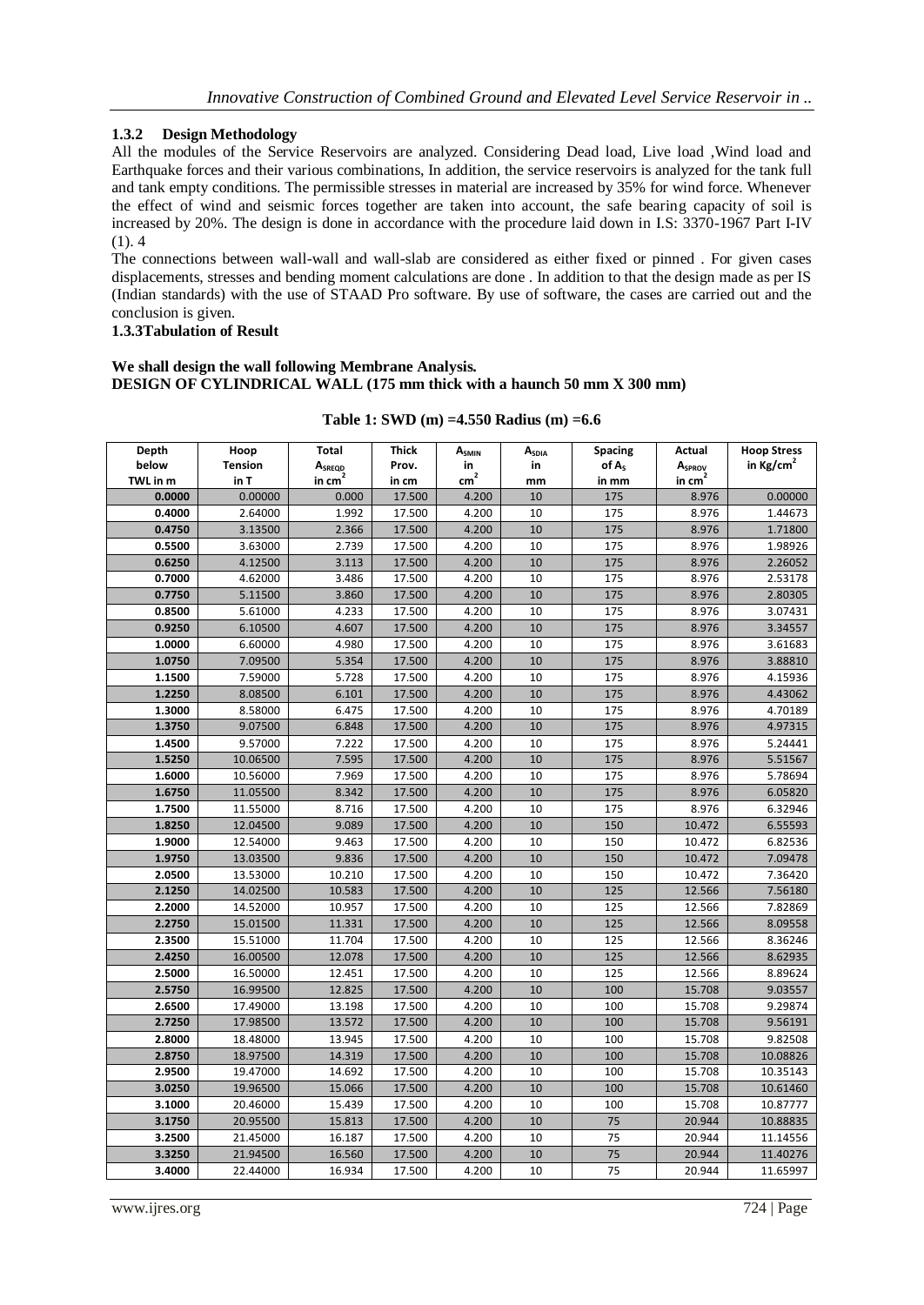|  |  |  | Innovative Construction of Combined Ground and Elevated Level Service Reservoir in |
|--|--|--|------------------------------------------------------------------------------------|
|  |  |  |                                                                                    |

| 3.4750 | 22.93500 | 17.307 | 17.500 | 4.200 | 10 | 75 | 20.944 | 11.91718 |
|--------|----------|--------|--------|-------|----|----|--------|----------|
| 3.5500 | 23.43000 | 17.681 | 17.500 | 4.200 | 10 | 75 | 20.944 | 12.17438 |
| 3.6250 | 23.92500 | 18.054 | 17.500 | 4.200 | 10 | 75 | 20.944 | 12.43159 |
| 3.7000 | 24.42000 | 18.428 | 17.500 | 4.200 | 10 | 75 | 20.944 | 12.68879 |
| 3.7750 | 24.91500 | 18.801 | 17.500 | 4.200 | 10 | 75 | 20.944 | 12.94600 |
| 3.8500 | 25.41000 | 19.175 | 17.500 | 4.200 | 10 | 75 | 20.944 | 13.20320 |
| 3.9250 | 25.90500 | 19.548 | 17.500 | 4.200 | 10 | 75 | 20.944 | 13.46041 |
| 4.0000 | 26.40000 | 19.922 | 17.500 | 4.200 | 10 | 75 | 20.944 | 13.71761 |
| 4.0750 | 26.89500 | 20.295 | 17.500 | 4.200 | 10 | 75 | 20.944 | 13.97482 |
| 4.1500 | 27.39000 | 20.669 | 17.500 | 4.200 | 10 | 75 | 20.944 | 14.23202 |
| 4.2250 | 27.88500 | 21.042 | 17.083 | 4.100 | 10 | 65 | 24.166 | 14.60164 |
| 4.3000 | 28.38000 | 21.416 | 18.333 | 4.400 | 10 | 65 | 24.166 | 13.94789 |
| 4.3750 | 28.87500 | 21.790 | 19.583 | 4.700 | 10 | 65 | 24.166 | 13.36981 |
| 4.4500 | 29.37000 | 22.163 | 20.833 | 5.000 | 10 | 65 | 24.166 | 12.85499 |
| 4.5500 | 30.03000 | 22.661 | 22.500 | 5.400 | 10 | 65 | 24.166 | 12.25023 |

## **Table 2:**

| Calculation of Moment on Wall due to Water |                                        |           |   |            |                                         |            |                        |  |
|--------------------------------------------|----------------------------------------|-----------|---|------------|-----------------------------------------|------------|------------------------|--|
|                                            | [Ref.: Table 10 of IS: 3370 (Part-IV)] |           |   |            |                                         |            | 1.00000                |  |
|                                            | D in $m =$                             | 13.200    |   | H in $m =$ | 4.5500                                  | t in $m =$ | 0.175                  |  |
|                                            | $H^2/Dt =$                             | 8.96212   |   |            | Edge Condition: Top Free & Bottom Fixed |            |                        |  |
| <b>Moment</b> at                           |                                        | <b>RL</b> |   |            | Coefficient for H <sup>2</sup> /Dt      |            | <b>Moment</b><br>in Tm |  |
|                                            |                                        | at        |   | 8.00000    | 10.00000                                | 8.96212    |                        |  |
| 0.0                                        | H                                      | 27.15000  | m | 0.00000    | 0.00000                                 | 0.00000    | 0.00000                |  |
| 0.1                                        | H                                      | 26.69500  | m | 0.00000    | 0.00000                                 | 0.00000    | 0.00000                |  |
| 0.2                                        | H                                      | 26.24000  | m | 0.00010    | 0.00000                                 | 0.00005    | 0.00471                |  |
| 0.3                                        | H                                      | 25.78500  | m | 0.00020    | 0.00010                                 | 0.00015    | 0.01413                |  |
| 0.4                                        | H                                      | 25.33000  | m | 0.00080    | 0.00040                                 | 0.00061    | 0.05746                |  |
| 0.5                                        | H                                      | 24.87500  | m | 0.00160    | 0.00070                                 | 0.00117    | 0.11021                |  |
| 0.6                                        | H                                      | 24.42000  | m | 0.00280    | 0.00190                                 | 0.00237    | 0.22325                |  |
| 0.7                                        | H                                      | 23.96500  | m | 0.00380    | 0.00290                                 | 0.00337    | 0.31744                |  |
| 0.8                                        | H                                      | 23.51000  | m | 0.00290    | 0.00280                                 | 0.00285    | 0.26846                |  |
| 0.9                                        | H                                      | 23.05500  | m | $-0.00220$ | $-0.00120$                              | $-0.00172$ | $-0.16202$             |  |
| 1.0                                        | H                                      | 22.60000  | m | $-0.01460$ | $-0.01220$                              | $-0.01345$ | $-1.26694$             |  |

# **Summary of Vertical Loads**

|                         | unniai y vi-v ti utai Lvaus<br>Table $3:-$                                    |               |                             |                             |                             |  |
|-------------------------|-------------------------------------------------------------------------------|---------------|-----------------------------|-----------------------------|-----------------------------|--|
|                         | <b>CALCULATIONS FOR DEAD LOAD</b>                                             |               |                             |                             |                             |  |
| <b>SN</b>               | <b>Description of items</b>                                                   | Weight<br>(T) | <b>LA</b> from<br>$LWL$ (m) | <b>Staging</b><br>$Ht.$ (m) | <b>Moment</b> at<br>FGL(Tm) |  |
| $\mathbf{1}$            | Monitor                                                                       | 1.06320       | 9.23920                     | 20.000                      | 31.08712                    |  |
| $\overline{2}$          | Top Dome                                                                      | 16.06690      | 8.13788                     | 20.000                      | 452.08850                   |  |
| 3                       | Top Slab                                                                      | 28.39068      | 7.50000                     | 20.000                      | 780.74370                   |  |
| $\overline{\mathbf{4}}$ | Top Ring Beam with Railing                                                    | 4.99155       | 7.56250                     | 20.000                      | 137.57960                   |  |
| 5                       | 300 mm X 300 mm Column                                                        | 17.08434      | 3.72500                     | 20.000                      | 405.32597                   |  |
| 6                       | Cylindrical Wall                                                              | 97.94228      | 5.05523                     | 20.000                      | 2453.96635                  |  |
| $\overline{7}$          | Middle Ring Beam with Walkway                                                 | 37.23497      | 2.43897                     | 20.000                      | 835.51437                   |  |
| 8                       | <b>Conical Shell</b>                                                          | 87.39077      | 1.19204                     | 20.000                      | 1851.98869                  |  |
| 9                       | <b>Bottom Dome</b>                                                            | 22.35008      | 0.56346                     | 20.000                      | 459.59498                   |  |
| 10                      | <b>Screed Concrete</b>                                                        | 0.73626       | 0.10000                     | 20.000                      | 14.79883                    |  |
|                         | 313.25103<br>Total Moment at $\mathbf{FGL} =$<br>Total Weight =<br>7422.68811 |               |                             |                             |                             |  |
|                         |                                                                               |               |                             | $CG from FGL =$             | 23.69565                    |  |
| <b>SN</b>               | <b>Description of items</b>                                                   | Weight<br>(T) | <b>LA</b> from<br>$LWL$ (m) | <b>Staging</b><br>Ht. (m)   | <b>Moment</b> at<br>FGL(Tm) |  |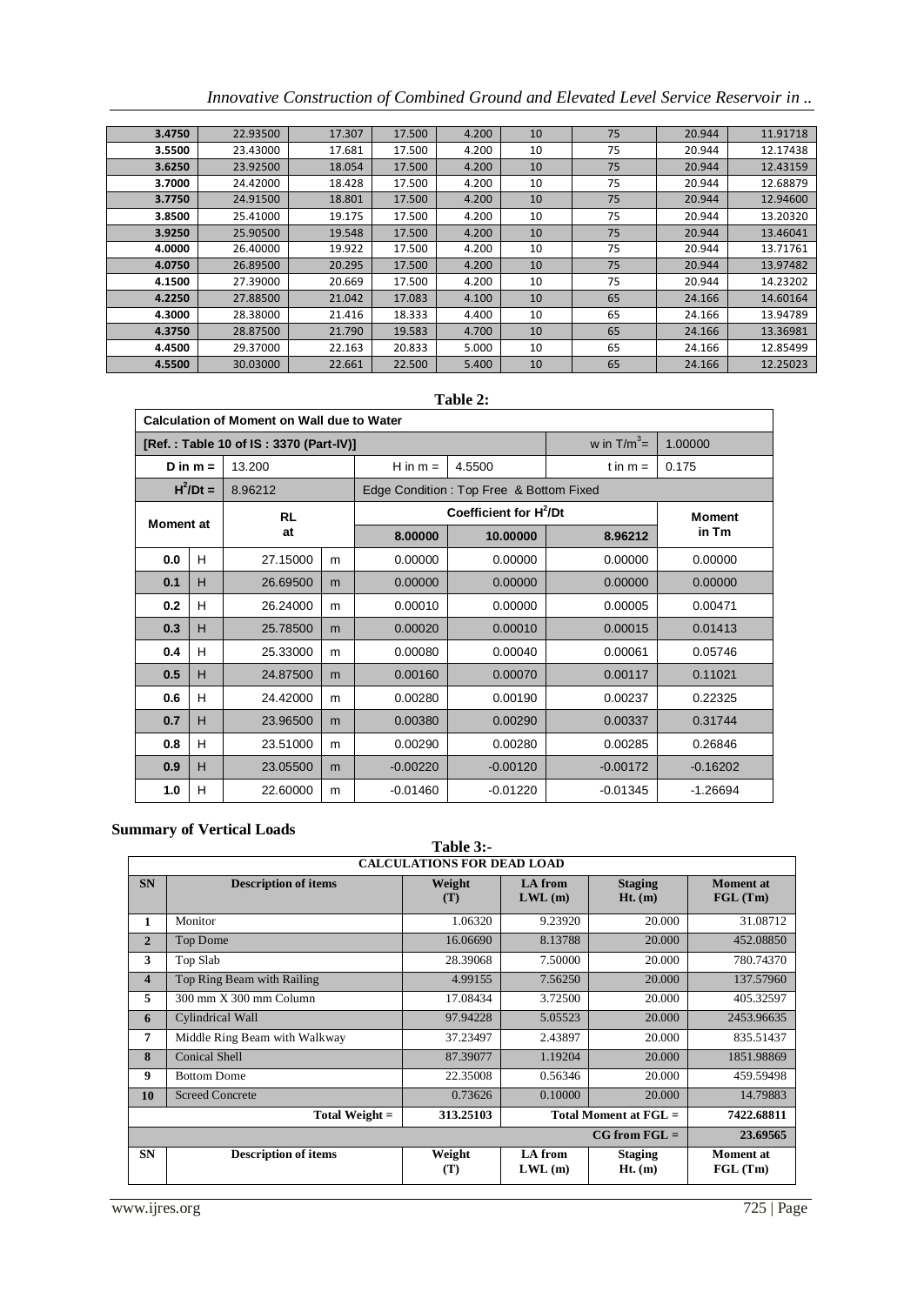# *Innovative Construction of Combined Ground and Elevated Level Service Reservoir in ..*

|                  | Monitor                       | 0.19456    | 9.48750                          | 20,000          | 5.73709     |
|------------------|-------------------------------|------------|----------------------------------|-----------------|-------------|
| $\mathbf{2}$     | Top Dome                      | 3.74492    | 8.02566                          | 20.000          | 104.95385   |
| 3                | Top Slab                      | 6.47946    | 7.55000                          | 20,000          | 178.50912   |
| $\boldsymbol{4}$ | Top Ring Beam                 | 0.45393    | 7.67500                          | 20.000          | 12.56251    |
| $\overline{5}$   | Middle Ring Beam with Walkway | 6.98954    | 2.60000                          | 20,000          | 157.96360   |
|                  | Total Weight =                | 17.86241   | Total Moment at $\mathbf{FGL} =$ | 459.72617       |             |
|                  |                               |            |                                  |                 |             |
|                  |                               |            |                                  | $CG from FGL =$ | 25.73707    |
|                  | <b>Water Load</b>             | 832.91654  | 4.05118                          | 20.000          | 20032.62563 |
| $\overline{2}$   | Nonseismic with DL+WL+LL      | 1164.02998 |                                  | $CG from FGL =$ | <b>NA</b>   |
| 3                | Seismic with DL only          | 313.25103  |                                  | $CG from FGL =$ | 23.69565    |

| Table 4:-                                                                                       |     |          |
|-------------------------------------------------------------------------------------------------|-----|----------|
| DETERMINATION OF LATERAL PILE CAPACITY<br>[Ref : IS : 2911 (Part I/Sec 2) - 2010, Appendix - C] |     |          |
| <b>Grade of Concrete</b>                                                                        | $=$ | $M-25$   |
|                                                                                                 |     |          |
| $f_{ck}$ in N/mm <sup>2</sup>                                                                   | $=$ | 25       |
| E in $MN/m^2$                                                                                   | $=$ | 25000    |
| Dia of Pile in m                                                                                | $=$ | 0.500    |
| I in $m^4$                                                                                      | $=$ | 0.003068 |
| $EI$ in $MNm2$                                                                                  | $=$ | 76.7     |
| <b>Type of Pile Head</b>                                                                        | $=$ | Fixed    |
| Unsupported Length of Pile, $L_1$ in m                                                          | $=$ | 0.000    |
| For Cohesive Soil, C in $T/m^2$                                                                 | $=$ | 1.830    |
| For Cohesive Soil, $q_u$ in KN/m <sup>2</sup> [ $q_u$ = 2XCX9.81]                               | $=$ | 35.90460 |
| For Cohesive Soil, $k_1$ in MN/m <sup>2</sup>                                                   | $=$ | 6.463    |
| For Cohesive Soil, K in $MN/m^2$ [K = K1X0.3/(1.5XD]                                            | $=$ | 2.58520  |
| For Cohesive Soil, R in m $[R = \frac{4 \text{Square Root of}}{(EL/KD)}]$                       | $=$ | 2.77500  |
| <b>Reduction Factor</b>                                                                         | $=$ | 2.17000  |
| $L_f$ in $m$                                                                                    | $=$ | 6.02200  |
| $L1+Lf$ in m                                                                                    | $=$ | 6.02200  |
| Deflection "□" in m                                                                             | $=$ | 0.005    |
| Allowable Horizontal Force, H in KN                                                             | $=$ | 21.073   |
| Allowable Horizontal Force, H in T                                                              | $=$ | 2.148    |

| Table $5:$                                                           |     |           |
|----------------------------------------------------------------------|-----|-----------|
| VERTICAL LOAD CARRYING CAPACITY CALCULATION                          |     |           |
| Length of Shaft in m                                                 | $=$ | 26,000    |
| RL at EGL in m                                                       | $=$ | 0.000     |
| <b>RL</b> at Pile Cut-off Level in m                                 | $=$ | $-0.600$  |
| <b>RL</b> at Pile Termination Level in m                             | $=$ | $-26.600$ |
| Diameter of Pile in m                                                | $=$ | 0.500     |
| Cross Sectional Area of Pile Tip, $A_p$ in $m^2$                     | $=$ | 0.19635   |
| Bearing Capacity Factor for Cohesive Soil, N <sub>c</sub>            | $=$ | 9         |
| Factor of Safety for Adhesion/Skin Friction (Downward Load Capacity) | $=$ | 2.5       |
| Factor of Safety for Adhesion/Skin Friction (Upward Load Capacity)   | $=$ | 3.0       |
| <b>Factor of Safety for End Bearing Capacity</b>                     | $=$ | 3.0       |
| Stratum-I                                                            |     |           |
| RL at start of layer in m                                            | $=$ | 0.000     |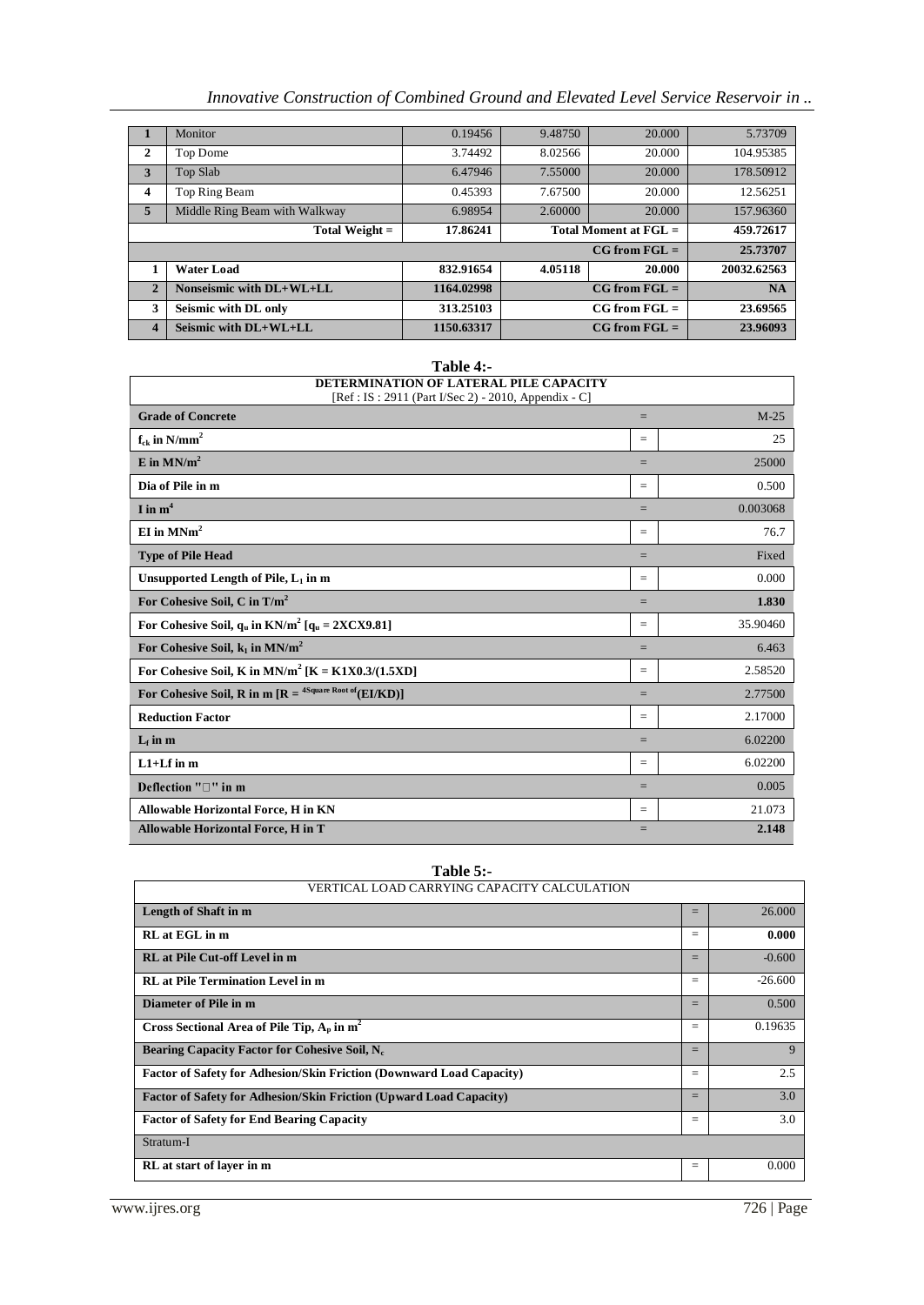*Innovative Construction of Combined Ground and Elevated Level Service Reservoir in ..*

| RL at end of laver in m                                   | $=$ | $-4.000$ |
|-----------------------------------------------------------|-----|----------|
| Depth of layer in m                                       | $=$ | 4.000    |
| Depth of Pile in this layer in m                          | $=$ | 3.400    |
| Submerged Density = $g_{sub}$ in T/m <sup>3</sup>         | $=$ | 0.810    |
| Total Overburden Pressure up to this layer in $T/m^2$     | $=$ | 2.75400  |
| Cohesion = $C_i$ in $T/m^2$                               | $=$ | 1.830    |
| <b>Adhesion Factor, a</b>                                 | $=$ | 1.000    |
| Surface Area, $A_{si}$ in $m^2$                           | $=$ | 5.34071  |
| Ultimate Adhesion, $a_iC_iA_{si}$ in T                    | $=$ | 9.77350  |
| Ultimate End Bearing Capacity of Pile, $A_nN_cC_n$ in T   | $=$ | 0.00000  |
| Safe Vertical Load Capacity of Pile up to this layer in T | $=$ | 3.90940  |

| <b>l'able 6:</b> |  |
|------------------|--|
|------------------|--|

| Stratum-I                                                     |     |           |
|---------------------------------------------------------------|-----|-----------|
| RL at start of layer in m                                     | $=$ | 0.000     |
| RL at end of layer in m                                       | $=$ | $-4.000$  |
| Depth of layer in m                                           | $=$ | 4.000     |
| Depth of Pile in this layer in m                              | $=$ | 3.400     |
| Submerged Density = $g_{sub}$ in $T/m^3$                      | $=$ | 0.810     |
| Total Overburden Pressure upto this layer in T/m <sup>2</sup> | $=$ | 2.75400   |
| Cohesion = $C_i$ in T/m <sup>2</sup>                          | $=$ | 1.830     |
| <b>Adhesion Factor, all</b>                                   | $=$ | 1.000     |
| Surface Area, $A_{si}$ in $m^2$                               | $=$ | 5.34071   |
| Ultimate Adhesion, $a_iC_iA_{si}$ in T                        | $=$ | 9.77350   |
| Ultimate End Bearing Capacity of Pile, $A_pN_cC_p$ in T       | $=$ | 0.00000   |
| Safe Vertical Load Capacity of Pile upto this layer in T      | $=$ | 3.90940   |
| Stratum-II                                                    |     |           |
| RL at start of layer in m                                     | $=$ | $-4.000$  |
| RL at end of layer in m                                       | $=$ | $-12,000$ |
| Depth of layer in m                                           | $=$ | 8.000     |
| Depth of Pile in this layer in m                              | $=$ | 8.000     |

# **2.1Time History Analysis at X- Displacement**

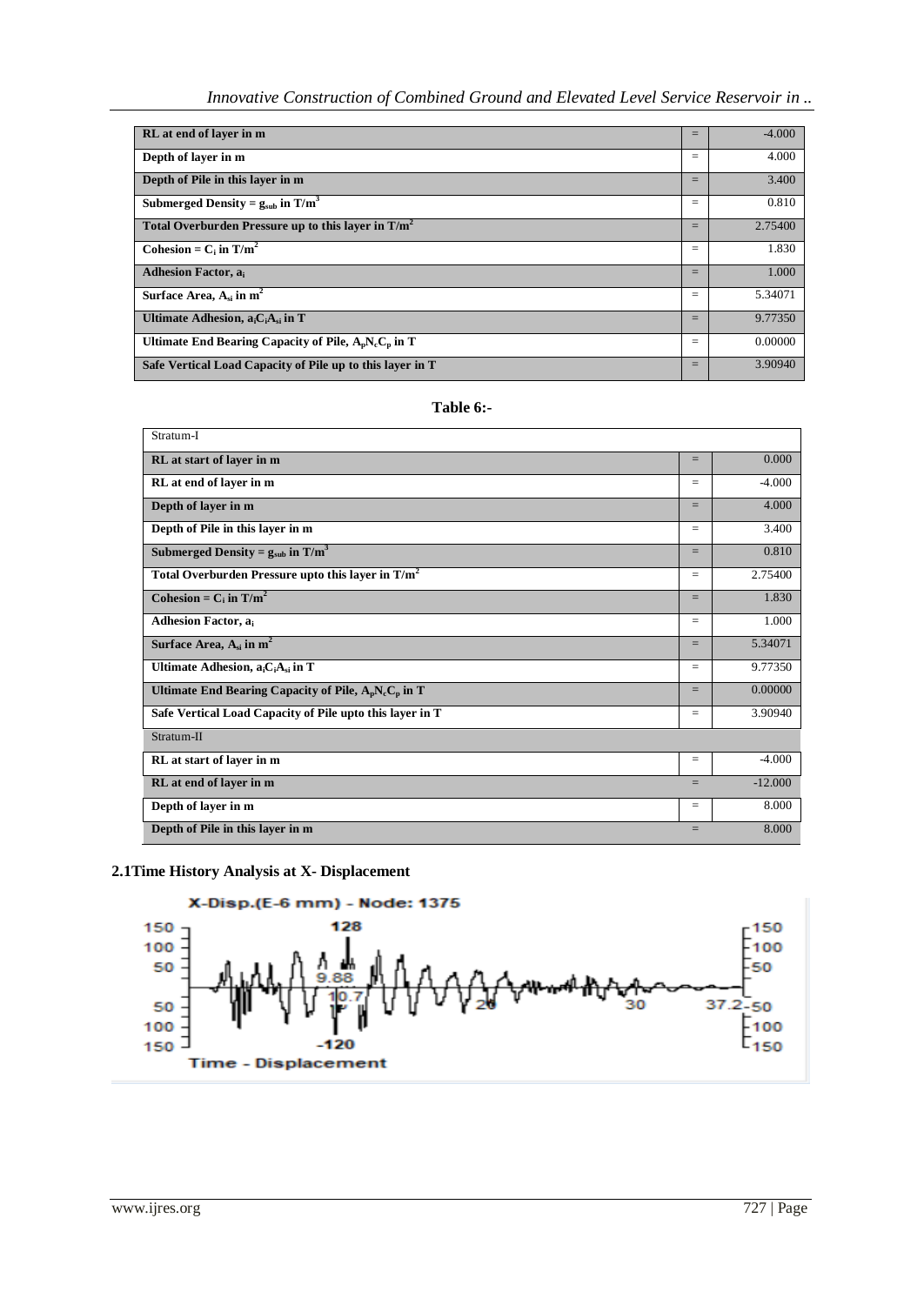



**Time History Analysis at Z- Displacement**



#### **2.1.1 Whole Structure View of Elevated Level Service Reservoir and Ground Level Service Reservoir**





**GLSR (GROUND LEVEL SERVICE RESERVOIR)**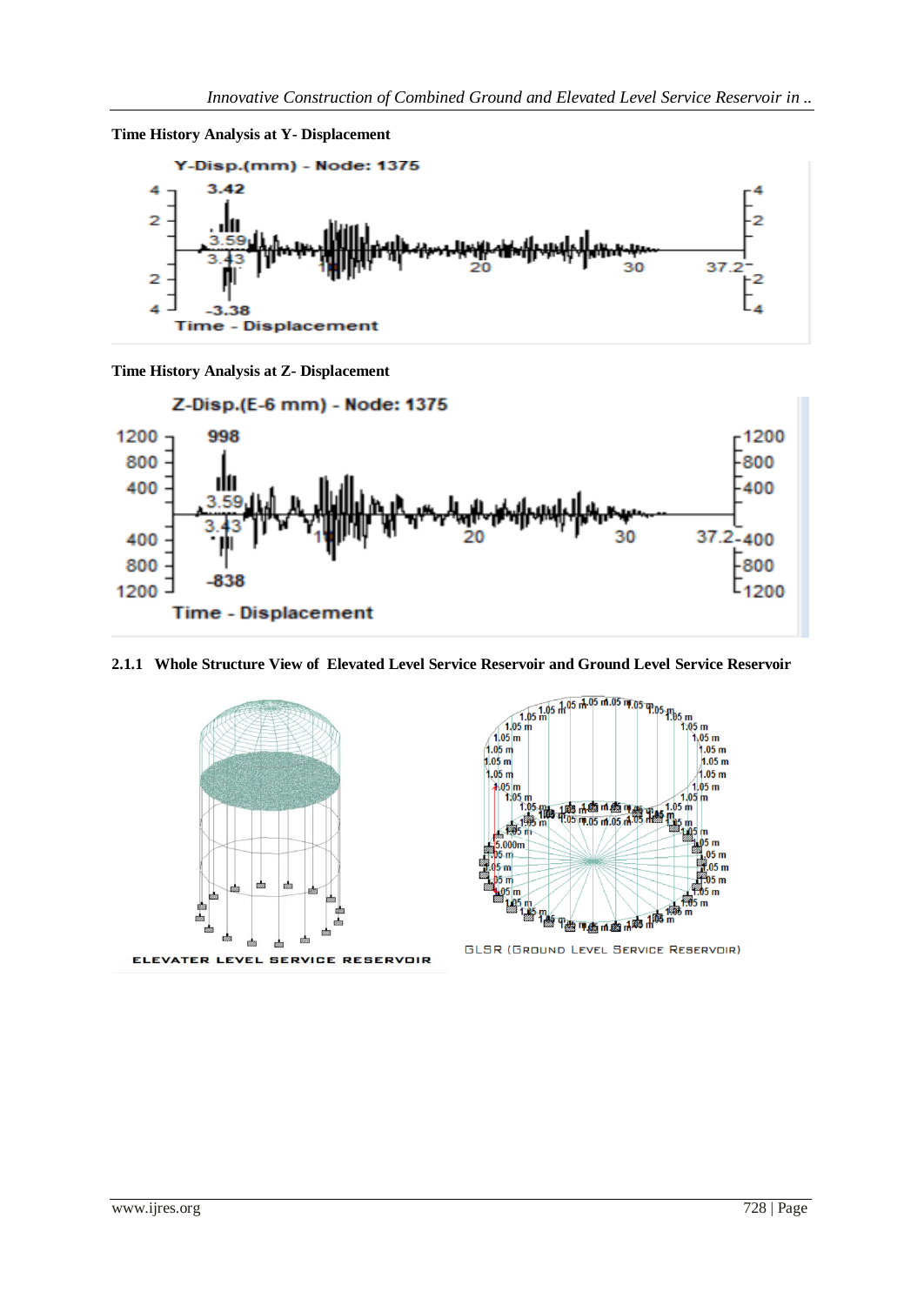

Whole Structure View of Combined Structure of Elevated Level Service Reservoir and Ground Level Service Reservoir.

2.1.2 **3D Rendered View of Ground Level Service Reservoir and Elevated Level Service Reservoir and Combined Structure.**



3D Rendered view of GLSR and ELSR shown that the complete things of the views of this combined monolithic construction process.

STAAD Pro design give us the proper analysis result **2.1.3 Estimate to be differentiate** :-

| <b>Details</b>                   | <b>Ground Level Service</b><br><b>Reservoir (GLSR) (Rs)</b> | <b>Elevated Level Service</b><br><b>Reservoir (ELSR) (Rs)</b> | <b>Combined</b><br>GLSR $\&$ ELSR $(Rs)$ |
|----------------------------------|-------------------------------------------------------------|---------------------------------------------------------------|------------------------------------------|
| <b>Excavation Works</b>          | 707800                                                      | 820050                                                        | 1217696                                  |
| Centering & Shuttering           | 530450                                                      | 788750                                                        | 1051402                                  |
| <b>RCC Work</b>                  | 7161738                                                     | 9347408                                                       | 13157789                                 |
| <b>Concreting With RMC</b>       | 2869120                                                     | 4966520                                                       | 6245005                                  |
| <b>Plastering(Inner Surface)</b> | 718250                                                      | 958750                                                        | 1336569                                  |
| <b>Water Proofing</b>            | 668870                                                      | 995850                                                        | 1326782                                  |